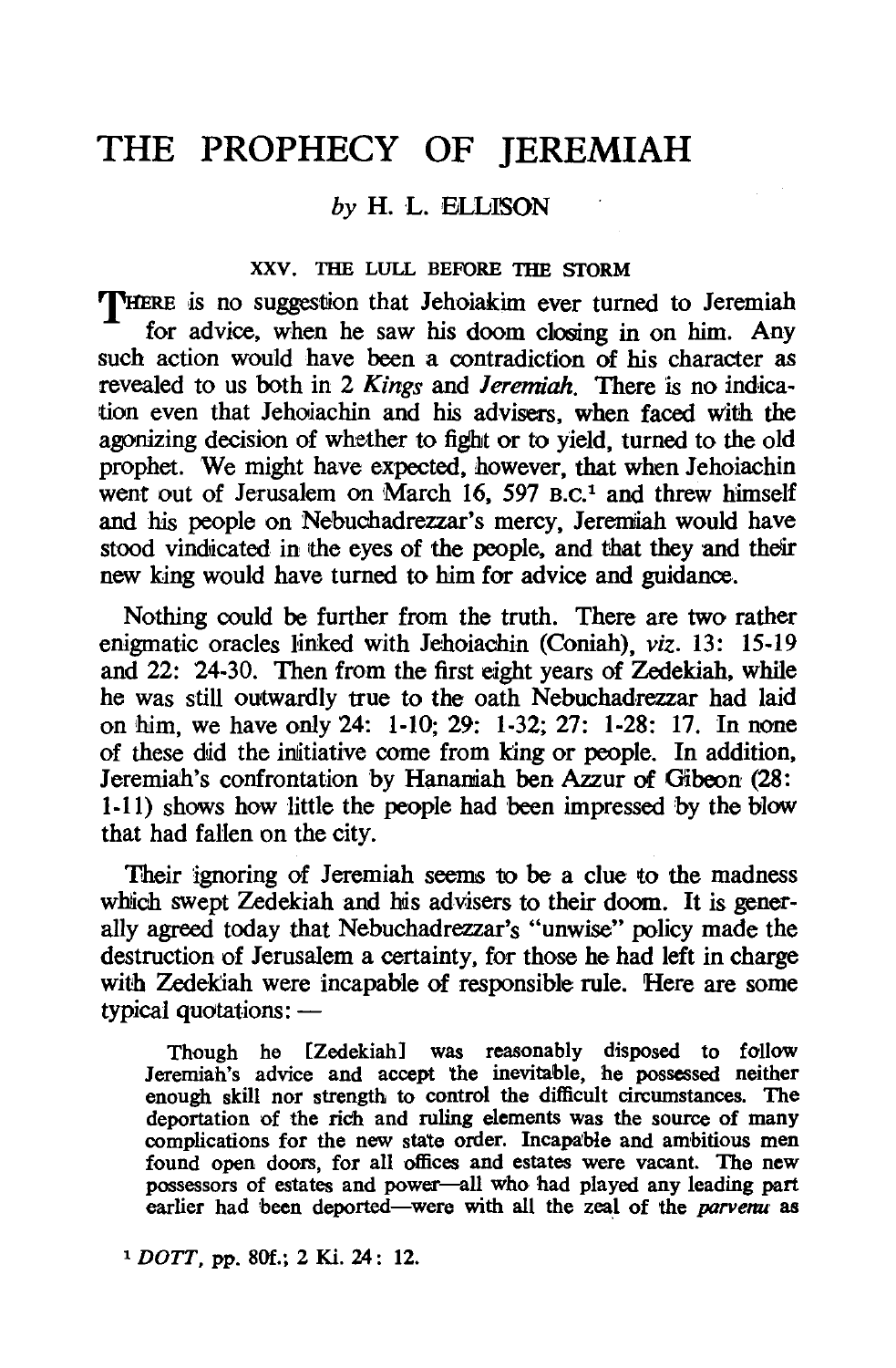unwilling as their predecessors to relinquish Judah's right of playing an independent role. The one task of Judah at the time, that of regaining inner order and new strength, was too small for their zeal. . . . It appears that Zedekiah was the plaything of the parties and powerful men in his own capital.<sup>2</sup>

Nebuchadrezzar's measures at Jerusalem in 597-596 B.C. display less than his usual political wisdom. The success of his policy required a strong government which should be devoted to the Babylonian cause, and should have had enough stability and insight to stand firmly against the wiles of the Egyptian court. Nothing was to be gained by reducing the country to abject poverty, and he would have done well to leave behind many of the artisan class whom he actually removed. 'But his worst mistake was in his treatment of the nobles. He placed a younger son of Josiah on the throne . . . and, since the old nobility had been largely removed, there stood about the king a court with no stable traditions and with little experience of statecraft  $\dots$ Zedekiah, too, was a bad choice. He was not a wicked man, and proved in every way a strong contrast to his elder brother. He seems to have had sound human instincts, and to have possessed more than a trace of true religious feeling. . . . He was essentially a weak man, unable to exercise the slightest control over his reckless and turbulent nobles.3

The nobles left to serve Zedekiah were men of small vision and less character, as Jeremiah makes abundantly clear (e.g. Jer. chs. 24; 34: 8-22). Nor was Zedekiah the man to guide his country's destinies in so grave an hour. Though he seems to have been well intentioned (cf. Jer. 37: 17-21; 38: 7-28), he was a weakling unable to stand up to his nobles (ch. 38: 5), and fearful of popular opinion  $(v, 19)$ . Furthermore, his position was ambiguous in that his nephew Jehoiachin was still regarded as the legitimate king by many of his subjects and, apparently, by the Babylonians as well. $4$ 

In contrast to the despotic Jehoiachin Zedekiah was mild and benevolent. But he was a weak and vacillating ruler, easily swayed by the advice of those around him. Although the new situation gave the princes a chance to control public policy in their own selfish interests, it also presented Jeremiah with a golden opportunity.<sup>5</sup>

It was unwise on Nebuchadrezzar's part to deport so many of the leading statesmen of Judah with Jehojachin. This meant that those who were left as advisers of the new ruler were men of less sagacity and maturity. Many of them, unable to profit by experience, pinned their hopes of restored national independence to Egyptian intervention. Zedekiah, having sworn an oath of loyalty to the Babylonian king, wished to keep it, but he was too weak to resist his foolish advisers.6

<sup>2</sup> Kittel, *Geschichte des Volkes Israel*,<sup>6</sup> Vol. II, p. 423.

<sup>3</sup> T. H. Robinson, *A History of Israel*, Vol. I, pp. 436f. 4 J. Bright, *A History of Israel*, p. 307.

<sup>3</sup>'B. W. AndersO'n, *The Living Wor/d of the Old Testament,* p. 344. 6 P. F.Bruce, *Israel and the Nations,* p. 89.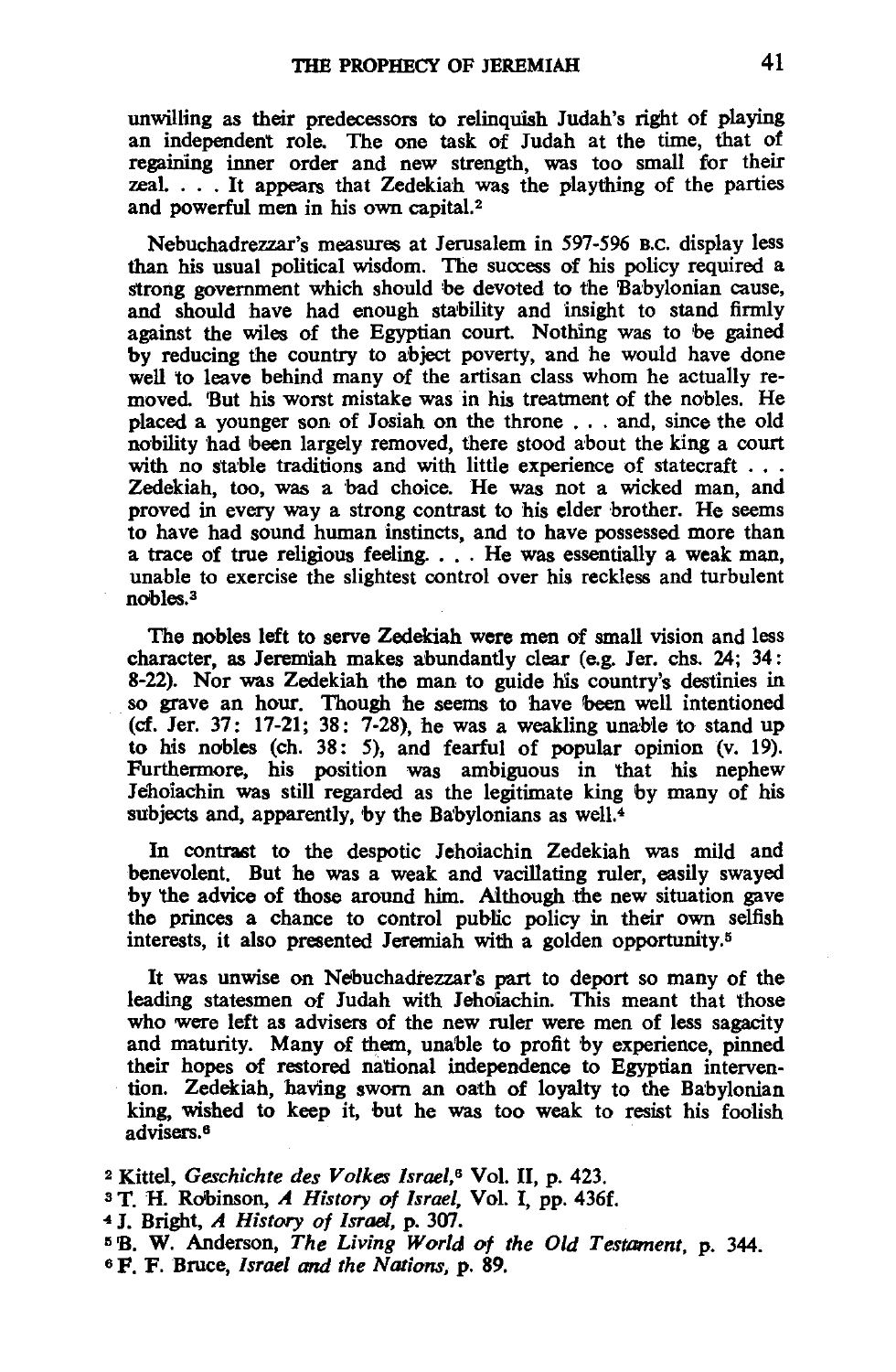Behind the superficial unanimity there are signs of differing interpretations, and in addition we may well ask whether weakness and lack of experience are sufficient explanation of Judah's tragedy. M. Noth seems to be wiser, when he spreads the blame more widely. True, he does speak of "the obviously weak and undecided king Zedekiah", but he also realizes that "in the reduced vassal state of Judah the people found it difficult to acquiesce *in* the new situation", $7$  and probably wisely he does not single out the princes for blame.

'Before looking to the evidence offered us by Jeremiah there are some general considerations we would do well to bear in mind. Nebuchadrezzar seems to have had a fairly efficient secret service, and, so far as was possible *in* an anoient and worn-out system, he governed wisely. There are no real grounds for thinking that he had created a situation which would have led to an explosion in any other people. Then we may look in vain for any denunoiation of Zedekiah's princes for the qualities alleged above. That Zedekiah cracked during the siege of Jerusalem is self-evident, but many a man has done so, when the moment of truth has come, especially if he has felt the shadow of a broken oath over him (Ezek. 17: 11-21). It is risky to argue back from this to the earlier days of his reign. Equally we tend to judge his councillors by their desperate behaviour, when they felt the cord being drawn ever tighter round their necks.

The impression given by Jeremiah is that the doom of Jerusalem was created by religious factors and brought on the city by God, as Ezekiel insisted. lit is these factors we must try to discover.

### JEHOIACHIN'S SURRENDER

The publication of portions of *The Babylonian Chronicle* in 1956 fixed the date of the surrender of Jerusalem by Jehoiachin but left some other matters still unclear. D. J. Wiseman insists that he was deposed at once, from which he draws the certain inference that his father had died before Nebuchadrezzar had set out from Babylon and that his death was perhaps the reason for the Babylonian king's intervening in person.<sup>8</sup> He is followed by many, but others, e.g. E. Vogt<sup>9</sup> and E. Auerbach,<sup>10</sup> maintain that Jehoiachin's deposition was not immediate, and so we cannot be sure when his father died. Until further portions of *The Babylonian Chronicle* 

<sup>7</sup> *The History of Israel,2* p. 284.

<sup>8</sup>*DOTT,* p. 81.

<sup>9</sup>*Supplements to Vetus Testamentum* IV, pp. 94f.

*<sup>10</sup> Vetus Testamentum,* Vol. XI, pp. 13lf.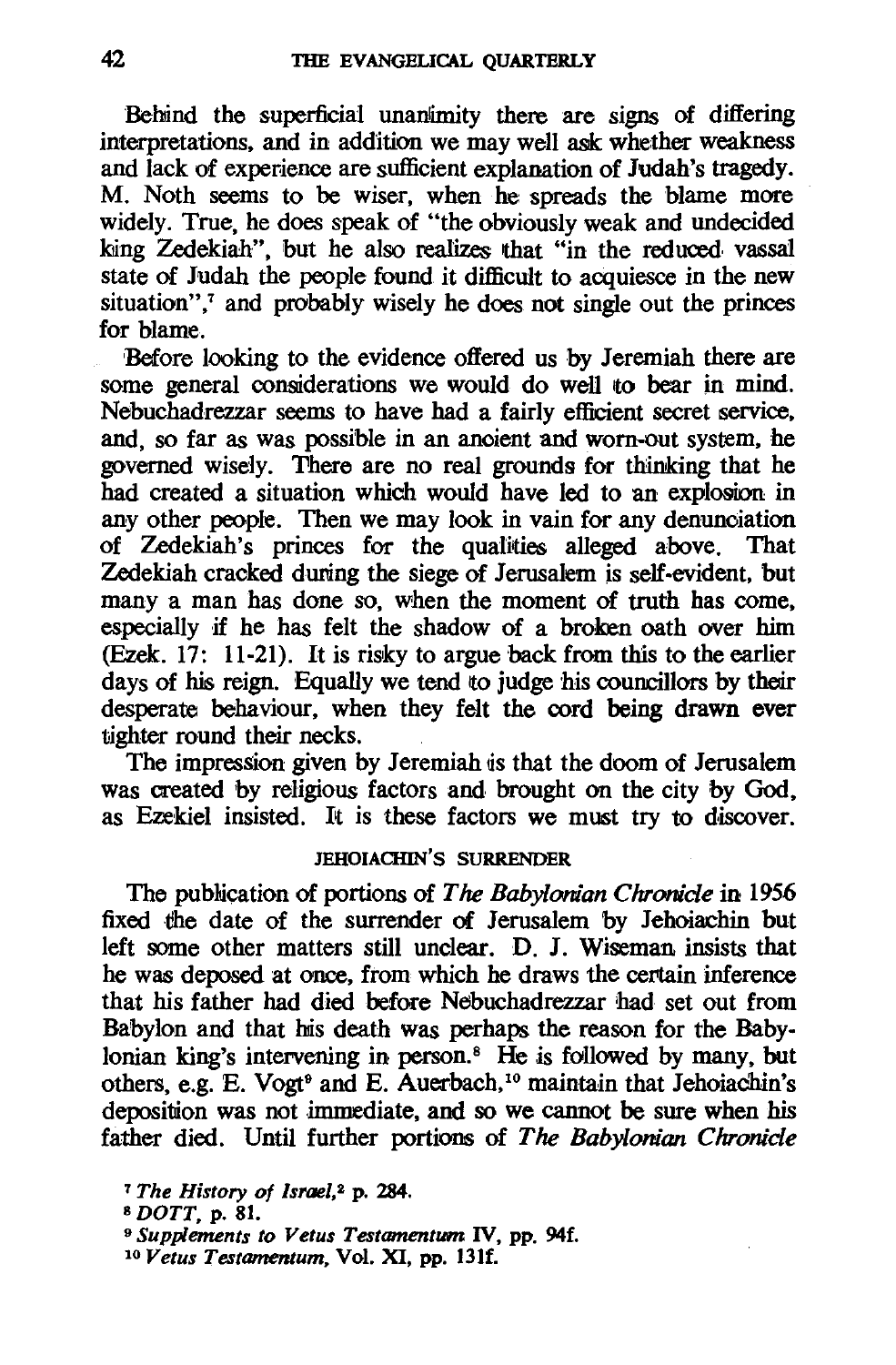are found and deciphered we cannot be certain of some aspects of the picture.

We gain the impression from 2 Ki. 24:  $10-12$  that Jehoiachin surrendered as soon as Nebuchadrezzar appeared in person. This is entirely compatible with *The Babyionian Chronicle,* for the king need not have marched with the vanguard of his army.

There is one little touch in the story which is not explained. In itself there is nothing particularly surprising about the mention of the queen-mother in  $2$  Ki. 24: 12. It could be merely a living touch by an eye-witness, but that does not explain why she should appear *an* Jer. 13: 18; 22: 26 as well. Accessible authorities do not consider the point worth mentioning, unless indeed they stress Jehoiachin's youth. Since he had already reached his majority and was married, it is not likely that he still felt tied to his mother's apron-strings or that there was in any sense a regency. While the *gebirah11* indubitably had an official position of considerable importance, there are no reasons why she should have taken part in the surrender of the city. It may be that Nehushta bath Elnathan was a masterly woman who had been able to secure more than the normal power due to her, but if so, no hint is given of the fact.

The lack of supporting evidence makes the following reconstruction hazardous, but it goes far to explaining the situation under Zedekiah.

If it lis true that Nebuchadrezzar mustered his forces on receiving the news of Jehoiakim's death,<sup>12</sup> it shows that it was unexpected. It is hardly likely that he was assassinated, $13$  for had he been, there are no grounds why it should not have been mentioned. It was probably something that made him incapable of receiving normal burial (Jer. 29: 19) and was a plain sign of God's judgment on him.<sup>14</sup> Nebuchadrezzar, robbed of his chance of vengeance, showed by his immediate march that a price for rebellion remained to be exacted. Jehoiachin, who at his coronation had affirmed his intention of following his father's religious policy, $15$  soon realized that his father's premature death-he was only 36--did not exhaust.

<sup>11</sup> Cf. R. de Vaux, *Ancient Israel*, *pp. 117f.* 

12 DOTT, p. 80.

13 So Bright, *op. cit.,* p. 306; Albright, *The Biblical Period from Abraham to Ezra,* p. 82.

 $14$  2 Ki. 24: 6 is studiously non-committal; 2 Chr. 36: 6 cannot be interpreted with any certainty and need not refer to his death.

<sup>15</sup> This interpretation of "He did what was evil in the sight of the Lord", proposed by D. 1. Wiseman in a paper at a meeting of the Tyndale Fellowship, seems demanded in the case of kings like Iehoahaz and Jehoiachin with their short reigns.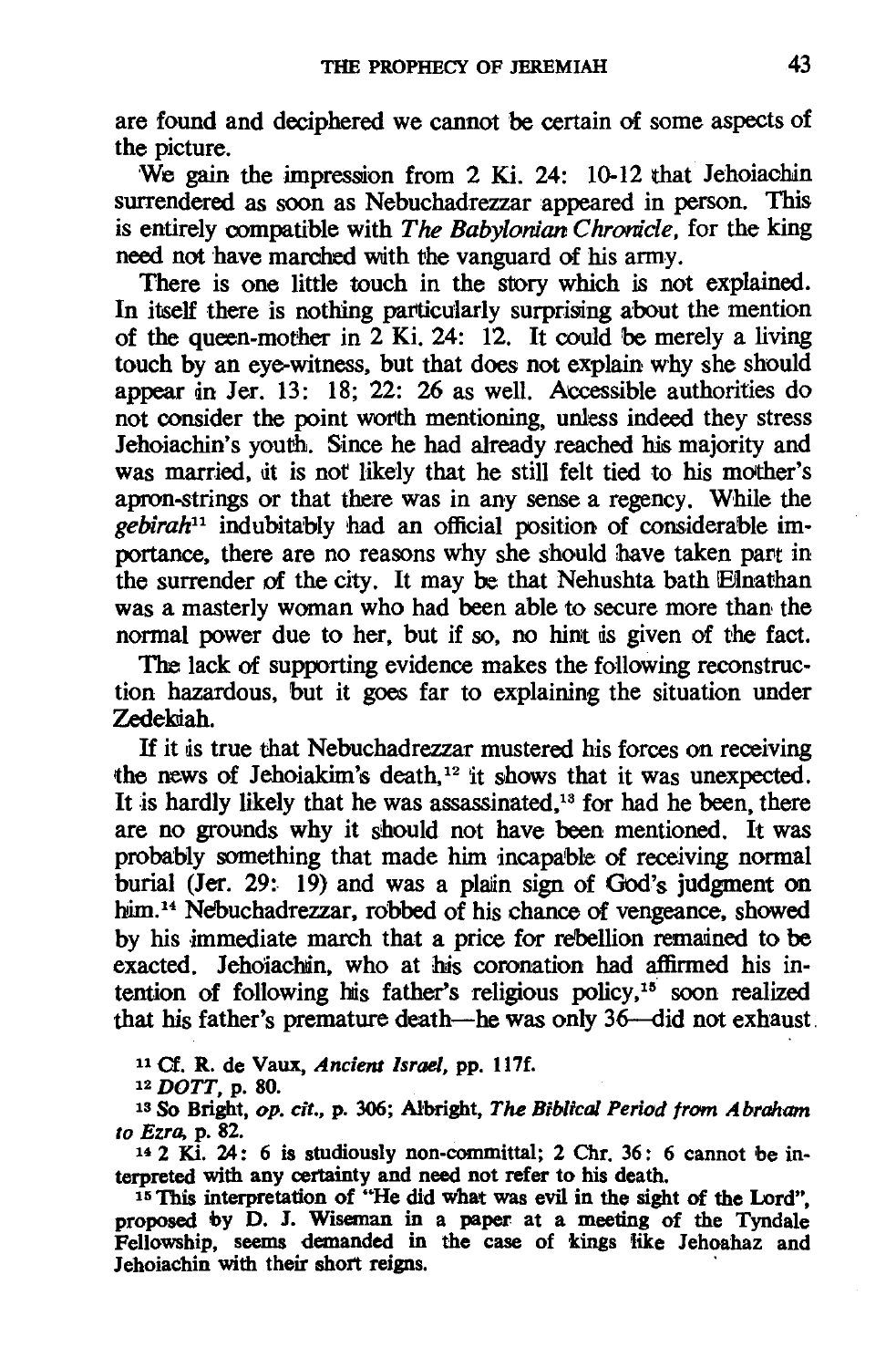God's wrath on Judah. In order to save his country he surrendered to Nebuchadrezzar as soon as he reached Jerusalem. taking with him all who had been leaders under Jehoiakim. Nehushta, as mother of the heir-apparent. would have exercised considerable dnftuence. especially if Zebidah bath Pedaiah. the former *gebirah*  (2 Ki. 23: 36). had already died. as is quite possible. So the special mention of Nehushta may indicate the complete surrender of all who could be associated with Jehoiakim's policy.

As the people watched the train of deportees marching northwards towards Bethel and exile, it must have seemed to many that here was the scapegoat going out into the wilderness of the peoples bearing the nation's sins. Some such thought seems to lie behind Jeremiah's cry (22: 29,30):

"0 land, land. land. hear the word of the LoRD! Thus says the LoRD: 'Write this man down as childless. a man who will not be successful all his days; for none of his offspring will be successful in sitting on the throne of David or in ruling again in Judah'."

Such a doom almost irresistibly suggests that the sins of his ancestors had met on the head of Jehoiaohin. The oracle does not say that he would not have children (cf. 1 Chr. 3: 17) but that none of his descendants would ever sit on the throne. On the basis of Lk. 4: 27 it has been argued that he adopted Shealtiel, who is specially marked out as "his son" in  $1 \text{ Chr. } 3$ : 17, as his legal heir. Though unprovable, this must be regarded as quite likely.

This role of scapegoat is seen in the fact that Jehoiachin was obviously imprisoned when Zedekjah revolted.<sup>16</sup> and so his release. recorded in 2 Ki, 25: 27-30, was not merely the morning star of hope for those who had been deported but also a sign of divine forgiveness for Jehoiachin.

It is this concept of the exiles that explains the attitude of those left behind. While, on the one hand, they expected their speedy repatriation (Jer. 28: 3; 29: 9), on the other they saw them accursed. driven away by the Lord. As Ezekiel put it. "Son of man. your brethren, even your brethren, your fellow exiles, the whole house of Israel, all of them, are those of whom the inhabitants of

<sup>16</sup> The Jehoiachin ration documents (DOTT, pp. 84f.) show him as a royal pensioner subject at first apparently to nothing more than forced domicile.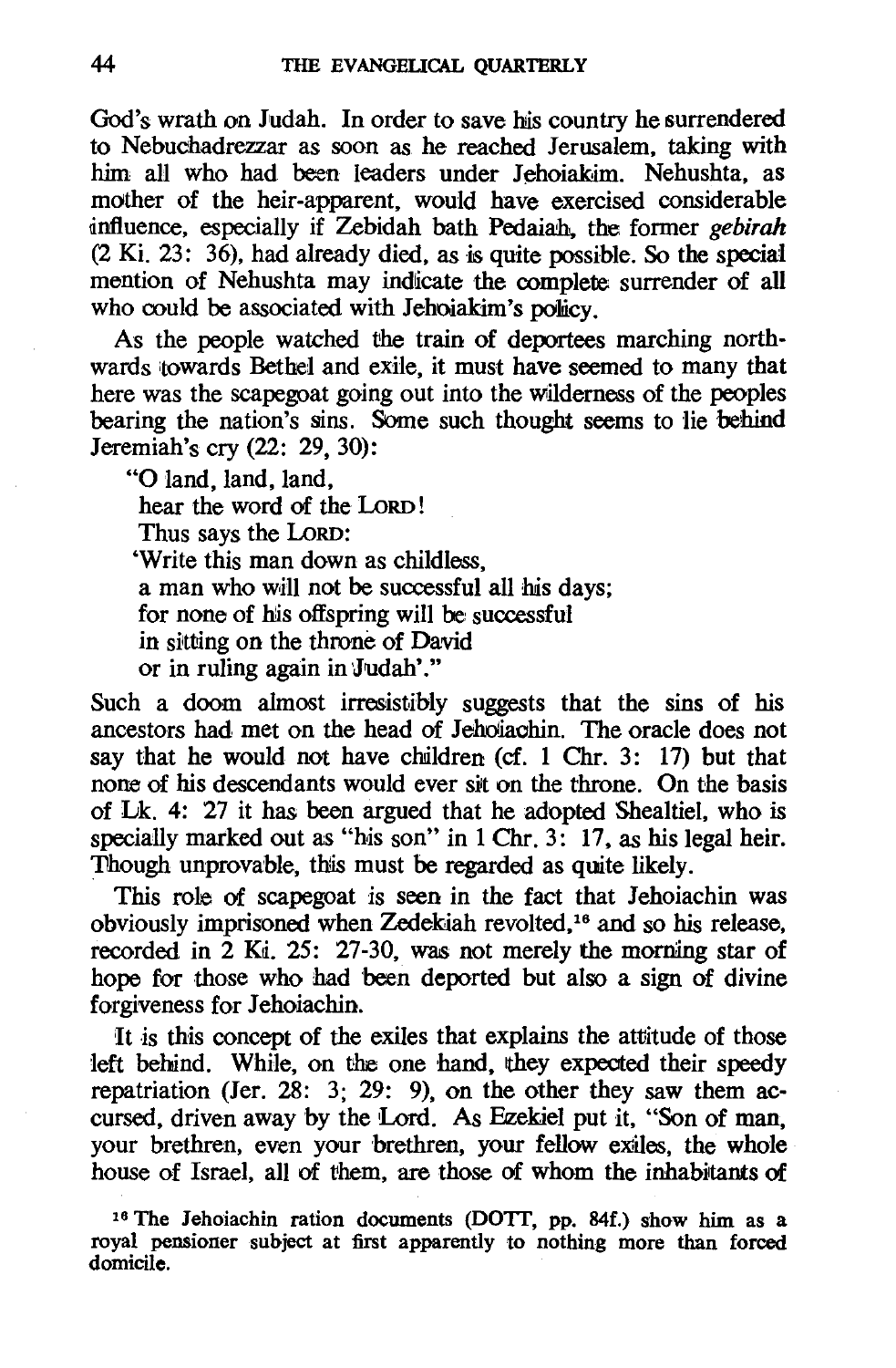Jerusalem have said, 'They have gone far from the LoRD; to us this land is given for a possession'"  $(11: 14)$ .

Here is probably the true cause of the madness which seized Judah under Zedekiah. Under Josiah judgment had fallen as the king was borne dead from the fateful field of Megiddo, but the Temple had been left untouched. Worse judgment had fallen on Jehoiakim and his son, but even then the Temple had been partially spared. The cause of the evil had been kicked out of His land by God. The evil was gone, the curse lifted; now there was bound to be blessing and prosperity. Zedekiah's weakness of character and his advisers' inexperience may have played their part in bringing ruin. Primarily, however, it was the madness that had seized the people as a whole. Seldom has the old tag, "Whom God will destroy He first of all drives mad," been better exemplified.

#### THE GOOD FIGS

Faced with such an outlook Jeremiah could well save his breath, but for all that an immediate protest was needed. Only a few months after the deportation  $(24: 1)$  God gave him a vision that made the position crystal clear to him. Probably in late June or July 597 he saw a vision of two baskets of figs before the Temple.<sup>17</sup> It was a vision pure and simple, not an investing of objects round the prophet with deeper significance, as was the case at his call. This we gather from the fact that none would have dared to bring over-ripe or rotten figs as an offering. Even had someone dared, the priest on duty would not have accepted them. The presence of the Temple in the vision implied that both groups symbolized by the figs were completely at God's disposal and under His control.

The claim that God had taken the cream of the population to Babylonia, leaving the trash at home, was revelation, not the outcome of observation and meditation. In fact to speak of cream and trash goes beyond the strictly permissible. In v. 5 God says of the exiles *'akkir letobah*, i.e., "I shall regard (them) as good," or probably better, "for good".18 God would deal with the rotten figs as what they were (vv. 8ff.). There is, however, no suggestion that the exiles were in the slightest any better than they. It was

<sup>17</sup> Peake, Skinner and G. A. Smith all agree in attributing an early date to the vision. The letter of 29: 4-23, which we can date with reasonable accuracy in the second half of 594, seems to presuppose the revelation of ch. 24. It is hard to understand Rudolph and Weiser, when they make of the oracle a mature judgment, 'based on experience, of the two groups. If it had been so, one might have expected a more specific condemnation of the men of Jerusalem.

18 So RV, Rudolph, Weiser.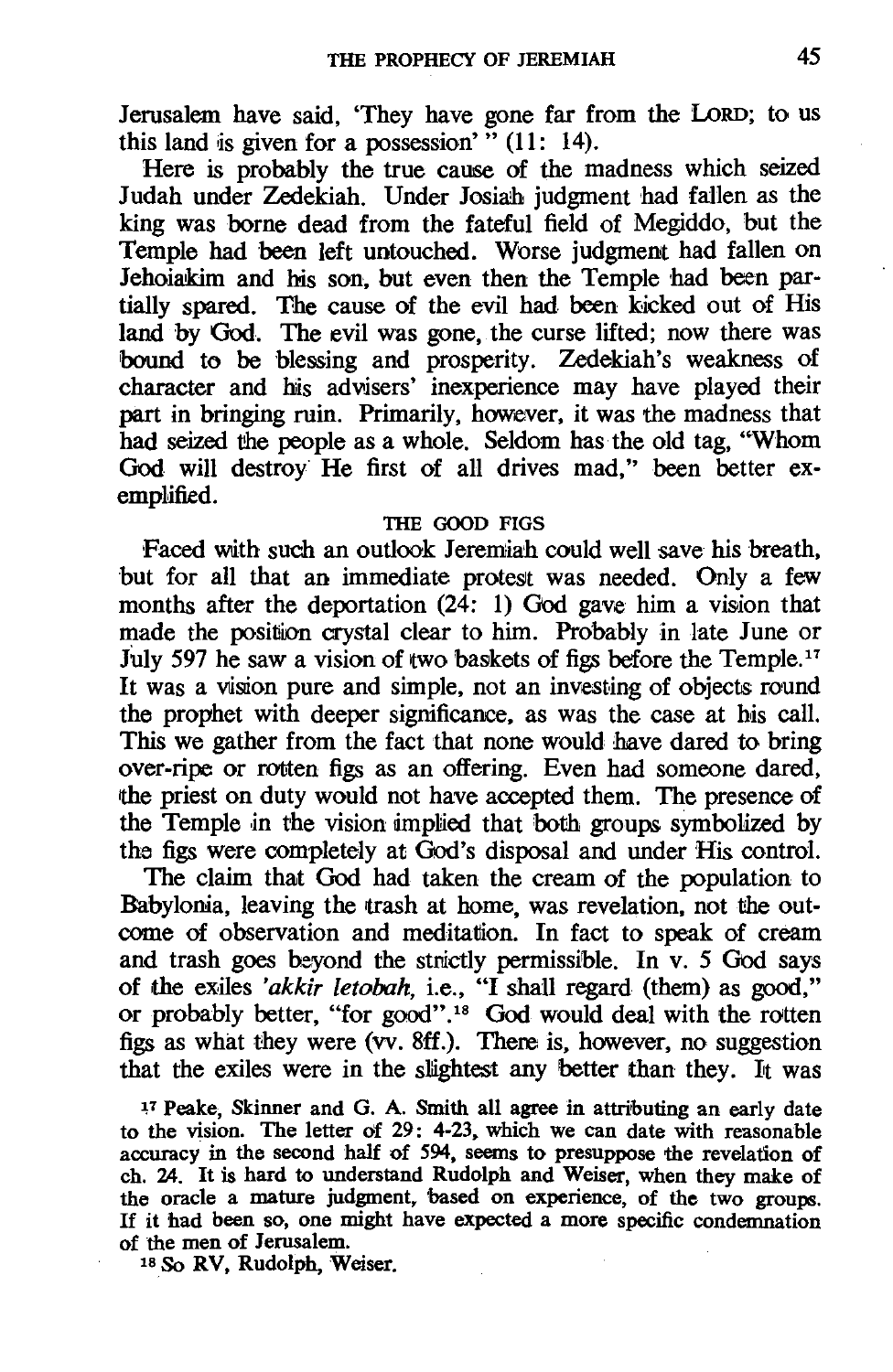merely that God in His graciousness had decided to be gracious to them. Every effort to explain 'the debacle under Zedekiah by a depreciation of those who had been left in the land is to overlook that we are not dealing with an outworking of natural laws but with the electing choice of God. which defies human understanding and analysis.

Even if we did not have the revelation to Jeremiah in this chapter, we have the testimony of Ezekiel in 2:  $\overline{3}$  to the character of the exiles.<sup>19</sup> In addition he stresses that it is only the operation of God that will make them acceptable to God  $(11: 14-20)$ .

We are not dealing with inescapable doom or irresistible grace. Quite apart from the special case of Jeremiah- himself. the heartbroken grief of *Lamentations* shows that some godly men were left to mourn in the ruins of Jerusalem. Equally the warnings of Ezek. 18 and the fate of Ahab ben Kolaiah and Zedekiah ben Maaseiah (Jer. 29: 21ff.) show that the exiles could not presume on the grace of God.

#### A FOREIGN MINISTERS' OONFERENCE

In 595 to 594 Nebuchadrezzar was forced to put down troubles at home, and so it is not surprising that in 594. Zedekiah's fourth year (28: 1),<sup>20</sup> there was a "foreign ministers' conference" in Jerusalem. What was plotted is not told us. but its nature is made clear by Jeremiah's action and message (27: 2-11). Though he repeated his appeal to Zedekiah  $(27: 12-15)$  and to the priests and people  $(27: 16-22)$ , it seems as though he put his main hope in dissuading Zedekiah's possible allies. He knew that if anyone raised the flag of revolt, there would be no holding Judah back.

There is nothing unexpected in the fact that the popular prophets were busy trying to drive Judah to ruin. The surrender to Nebuchadrezzar and the partial plundering of the Temple had been God's denial of all they had stood for. Being self-deceived rather than vulgar deceivers they found themselves being driven to the most categorical of foretelling  $(28: 3)$  to keep their prestige alive. In sheer desperation, like a gambler who has been losing steadily, they staked everything on one last desperate throw. What is unexpected is that the prophets of Judah's neighbours were proclaiming the same message  $(27: 9)$ . We need hardly suspect collusion. It would seem that a common expectation may dominate the

<sup>19</sup> In my *Ezekiel: The Man and His Message*, pp. 19ff., I have given my reasons for believing that Ezekiel prophesied in Babylonia to the exiles and not in Jerusalem to those left there.

 $20$  It is universally recognized that the MT of 27: 1 (partially corrected by RSV) and of  $28:1$  ("at the beginning of the reign of") is incorrect.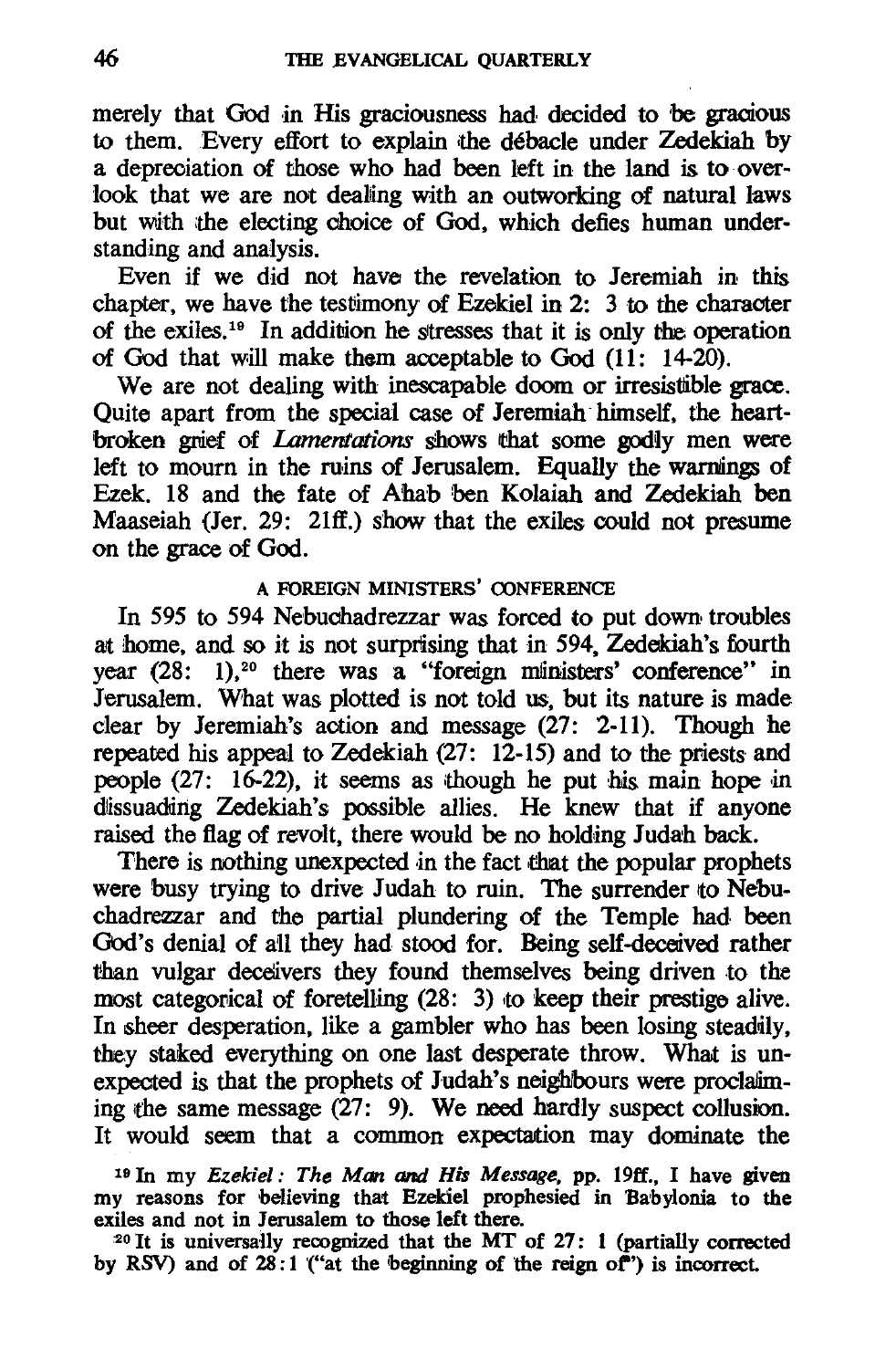sub-conscious of men over a large area. Since Jeremiah's message to the neighbouring kings was purely political in purpose, he did not stop to ask or discuss what validity their prophets might have under other circumstances.

The promise of the return of the Temple vessels (27: 16; 28: 3) implied the defeat of Nebuchadrezzar and his overthrow, but even these wild men knew enough not to say this openly. The Baby-Ionian emperor was not a gentle man when his anger was roused (cf. 29:  $22: 2$  Ki. 25: 7). For the priests the hope of the return of the temple vessels meant more than did that of Jehoiachin and the other exiles.

The reaction to Jeremiah's message is not given. It is quite likely that most who heard him were torn between the desire to believe Hananiah and his friends and a certain awe in the presence of a man whose prophecies of doom had to such a terrifying extent gone into effect. It may well be that it was Hananiah's sudden death two months later (28: 17), combined, of course, with Nebuchadrezzar's overcoming of his difficulties at home, that prevented the revolt from breaking out and so gave Jerusalem a few more years of life.

#### THE LETTER TO THE EXILES

Enough information about the conference must have reached Nebuchadrezzar's ears to make him highly suspicious. Zedekiah will have hurried to send Elasah ben Shaphan and Gemariah ben Hilkiah (29: 3) to explain matters.<sup>21</sup> Their mission will have been unavailing, for soon after Zedekiah himself had to make the journey before the year was out (51: 59).

Communication between Jerusalem and the exiles was probably not unduly difficult, but we can only speculate why Jeremiah chose these two to be his messengers. Our answer would have to be modified, if we agreed with G. A. Smith<sup>22</sup> in separating off vv. 15-23 as a distiinct letter, but there seems to be no reason for so doing. Again, it would influence our decision, if certain excisions, beyond those attested by the LXX, could be justified. As the letter stands it hints at the end of Babylonian rule (v. 10) and disloyal activity by prophets (vv. 8, 23). We may question, therefore, Skinner's suggestion that "the Babylonian Resident *an* 

21 Rudolph,. *Jeremia,2* p. 166, is, of course, correct in maintaining that we cannot ascertain the purpose of their journey with certainty: Weiser, *Dos Buch des Propheten lerem"a4,* p. 251, basing himself on Volz, claims that the status of the messengers is too high for a routine payment of the tribute and explains the mission as above. 22 *Jeremiah,4* p. 425.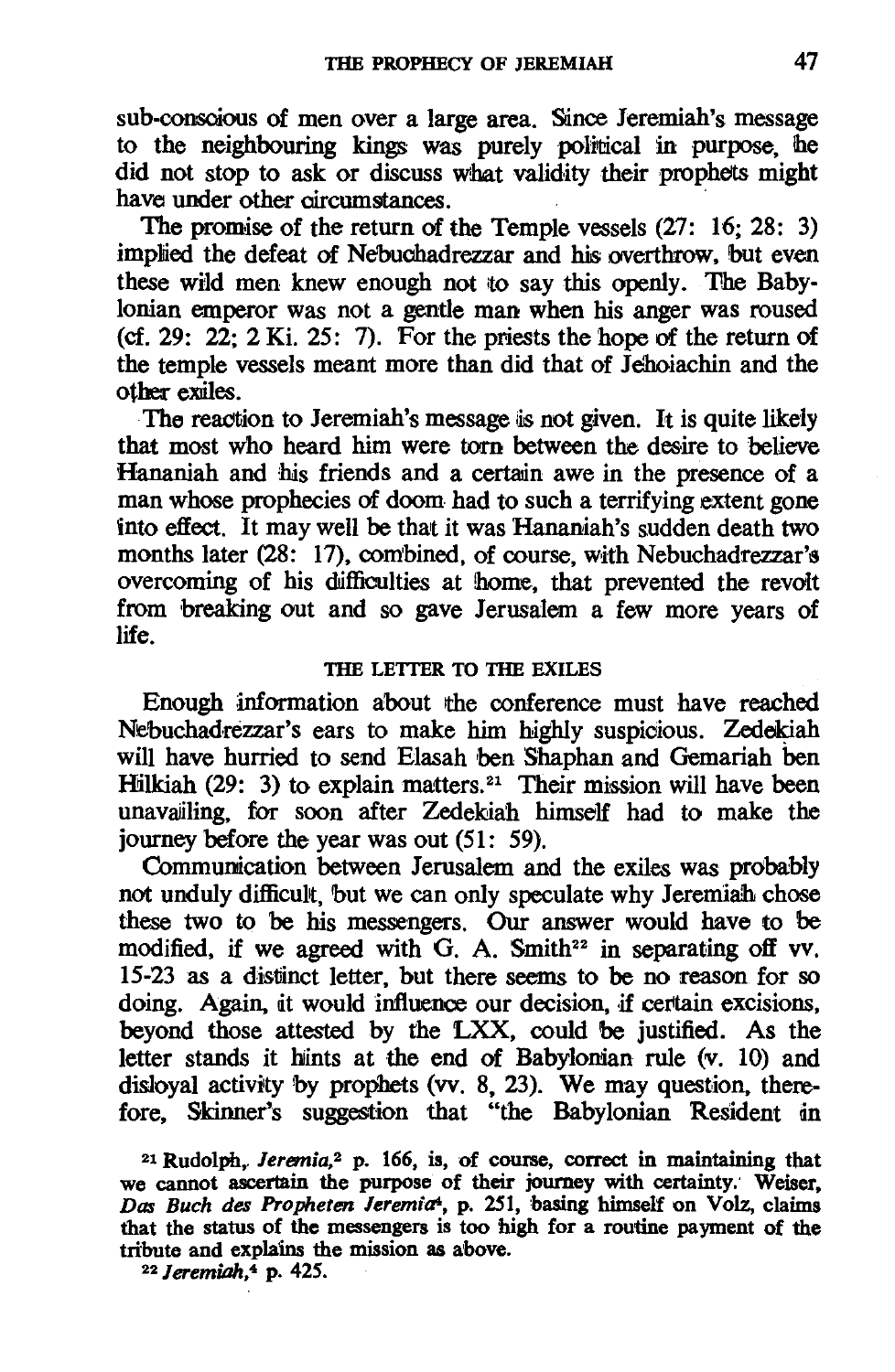Jerusalem" had knowledge of it;<sup>23</sup> if we allow vv. 16-20 to stand, it is unlikely that Zedekiah knew and approved of it.<sup>24</sup> It seems wiser to start from the fact that Elasah was apparently a brother of the Ahikam who had saved Jeremiah's life (26: 24). That the Shaphan family was well inclined to the prophet is also suggested by  $36: 10$  and by his relationship to Gedaliah (39: 14, etc.). It is likely that Jeremiah knew that he could trust him to deliver the letter into the right hands, and that he would enjoy a measure of "diplomatic immunity" from search.

The letter was sent to "the remmant of the elders"  $(v, 1)$ . This shows that the Babylonian king had in large measure allowed them to retain their own organization, but that he had eliminated those persons whom he could not trust.<sup>25</sup> LXX omits "remnant", but this is obviously one of the cases where the more difficult reading must be followed. G. A. Smith's justification of the LXX here carries no conviction. 26

The first advice given by Jeremiah was that the exiles should settle down and lead normal lives (vv. Sf.). This is not so obvious as it might seem. Quite apart from their hopes of a speedy return, they may well have expected Nebuchadrezzar to follow the Assyrian pattern and place them in some other conquered area in his empire, as had been the fate of the exiles from the North (2 Ki. 17: 6). Jeremiah, however, had the certainty that they had reached journey's end, until the day of liberation dawned.

Then they were to pray for the welfare of the land of their exile  $(v, 7)$ . It was true that their return would involve the collanse of the neo-Babylonian empire, but that would only come at a time fixed by God. In 605, some eleven years earlier,<sup>27</sup> Jeremiah had announced, "these nations shall serve the king of Babylon seventy years" (25: 11). Even then seventy had been an approximation. Now its repetition could mean only a perfect time predetermined by God. Disloyalty, intrigue and rebelllion might well weaken Babylon, but they would only suffer in its sufferings, for the weakening would not bring it to its knees before the time.

Though the restoration would be an act of grace, it would have to be prepared for by the exiles themselves. It is just here that we see how baseless the supposition that the "good figs" of the de-

*230p. cit.,* p. 252.

24 So Skinner, op. *cit.,* and by implication Weiser, op. *cit.,* p. 252.

<sup>25</sup> So Weiser, *op. cit.*, p. 252. Those who had lost their status may have been executed or simply demoted.

*260p. cit.,* p. 143.

27 Cf. E.Q., Vol. XXXV, No. 4, 1963, pp. 199f.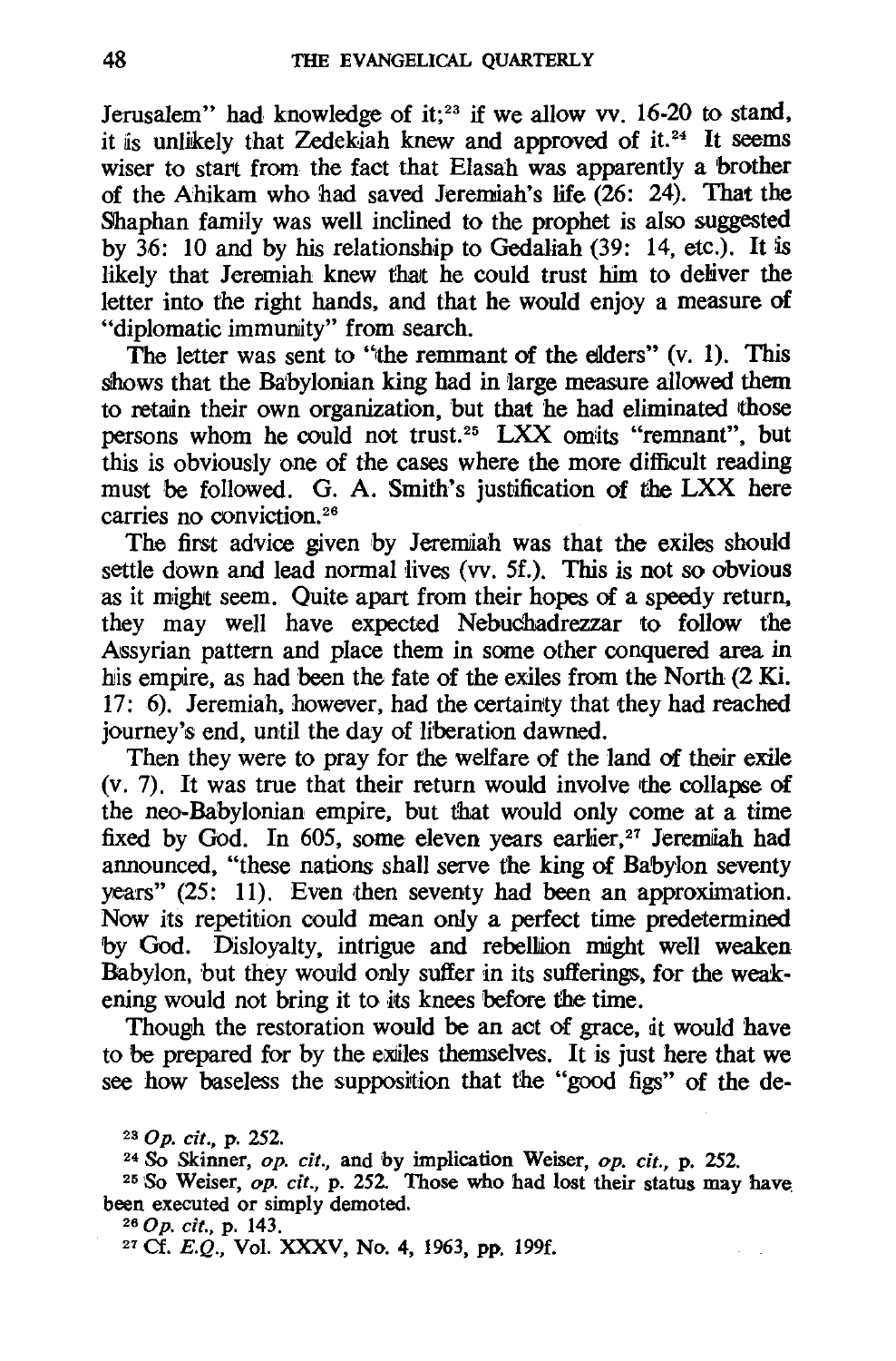portation had been chosen by some intrinsic merit. There could have been no exodus from Egypt until the people cried to the Lord (Ex. 2: 23: 3: 9). So now too the new exodus would have to be prepared for by a change in their attitude to God. There is some difficulty in deciding exactly what Jeremiah wrote. LXX is considerably shorter, and those who wish to find metre here tend to follow it, e.g. Skinner and G. A. Smith. Some deletions may be likely, but on the whole the MT seems normally preferable. "When you call upon Me and pray to Me. I will listen to you. When you seek Me, you shall find; when you inquire (of Me) with all your heart. I shall appear unto you<sup>28</sup>-oracle of the LORD-and I shall turn your fortunes."<sup>29</sup> Pre-exilic religion had an ample place for prayer. but except in emergencies it was linked with the sanctuary and its sacrifices. As though to underline this, Jeremiah uses words which formed part of the cultic vocabulary. For many of the exiles it was just the separation from the Temple that was the chief burden (cf. Ezek. 11: 15-17). Jeremiah is challenging them to learn to worship God apart from sanctuary and sacrifice. It had to be so, for otherwise they would never be able to free themselves from the magical dependence on the mere fact of the sanctuary. Are we to see in this lesson they had to learn the real foundation of the miracle by which idolatry was completely obliterated among the exiles?

I cannot agree with the majority of modems. e.g. Peake, G. A. Smith, Welch,<sup>30</sup> Rudolph, Weiser. Cunliffe-Jones, that vv. 16-20, lacking in LXX, except in the Lucianic text, are a latter insertion. That the MT is dislocated seems obvious; vv. 8, 9 belong after v. 15 and link with w. 21-23. But-and it was just this that proved to be the dilemma of the post-exilic and inter-testamental periodhow were a temple with its cultus and a worship carried on far away from it to be reconciled? Jeremiah's advice seemed high treason against God's self-revelation, unless indeed He was abolishing the house He had caused to be built. Jeremiah was not holding out to them a stop-gap worship ultimately to be replaced by something better. He implied that the Temple had become virtually an anachronism, doomed to perish with those that put their trust in its shadow. The fact that we cannot explain the lacuna in  $LXX$ and the dislocation of the text does not diminish the essential nature of these verses in his message.

Finally he dealt with the welling up of prophecy among the

- <sup>29</sup> LXX is probably correct in omitting the remainder of v. 14.
- *80 Jeremiah-His Time* and *His Work,* p.169.

<sup>28</sup>Following LXX, Vulg. Syr.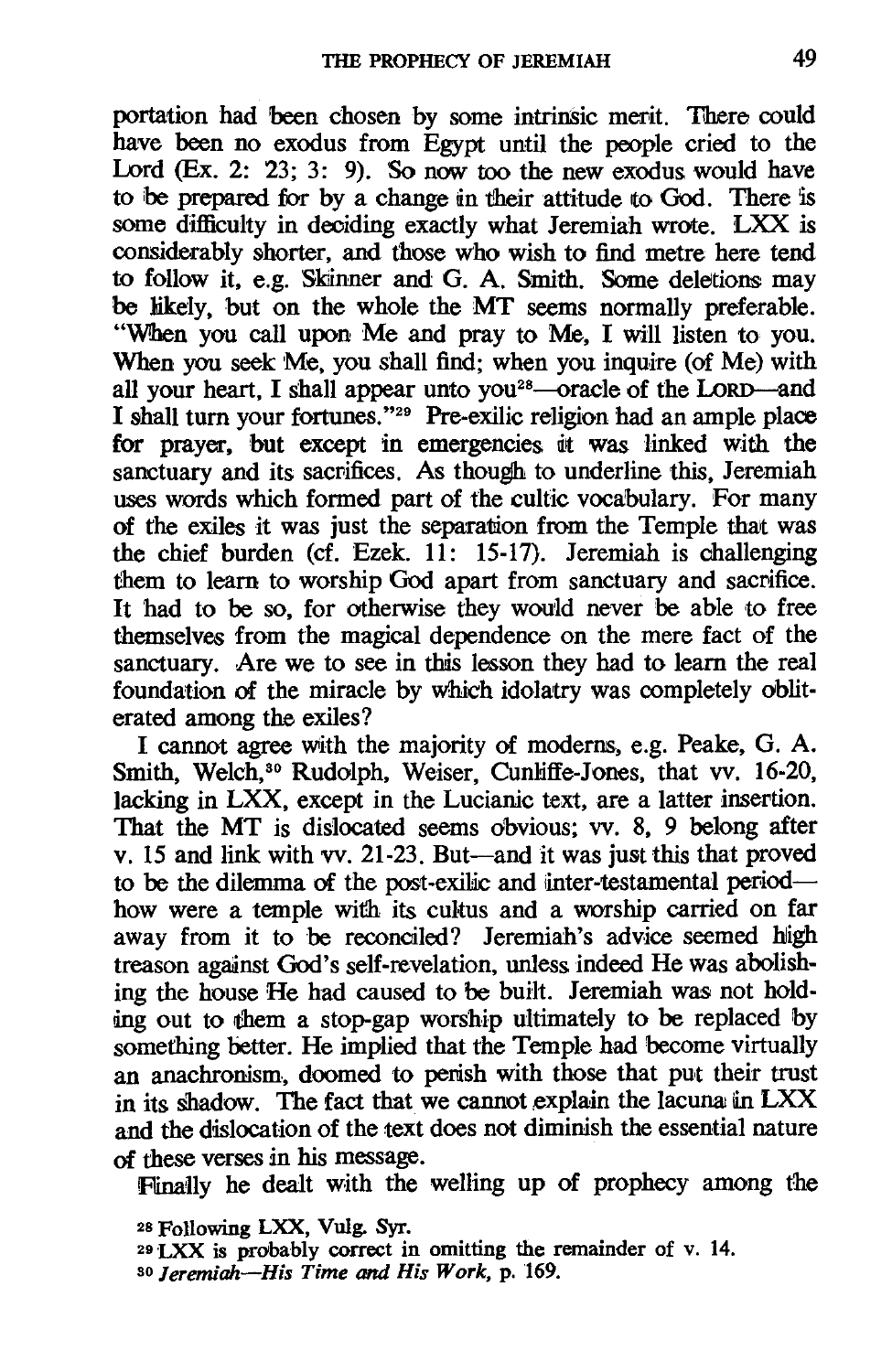exiles. This will have been before the call of Ezekiel. The false had to be exposed before the true prophet could be called. When Skinner says:

The men whom he addresses were congratulating themselves that Yahwe had raised them up prophets in Babylon. It was evidently a surprise to them that prophetic inspiration was not limited to the land of Israel, nor exclusively bound up with the political institutions in the preservation and recovery of which all their hopes were con-<br>centrated,<sup>31</sup>

he gives the impression of resting on a conception of Israelite religion which is now going out. If the rise of the prophets surprised them, it will have been merely because they were regarded as a sign of God's favour and hence a proof that the exiles were not under God's curse, as those left in Judah imagined. The danger was that, quite apart from the messages of these prophets, they would remind them of the position in Egypt some eight hundred years earlier. After all, Moses had been the greatest of the prophets. Might not one of these prove to be the leader in a new exodus?

Just as Hananiah ben Azzur threatened to destroy the rump state of Judah by his prophecies and so had to die, so too Ahab ben Kolaiah and Zedekiah ben Maaseiah threatened the existence of the exiles and had to die, but by a far worse death, for they had degraded the name of prophet by their immorality (29: 22f.; cf. 23: 14). Obviously enough Nebuchadrezzar had little, if any, interest in their morals, of which he prdbably knew nothing, but he strongly objected to their words, which clearly implied his speedy downfall. Jeremiah did not record thetir message, lest his letter fall into wrong hands, but it was doubtless very much the same as Hananiah's (28: 2-4).

It may be because they knew that their morals would not bear investigation that Ahab and Zedekiah are not recorded as taking action against Jeremiah's letter, but another of the prophets, Shemaiah of Nehelam, sprang to their defence by writing to Zephaniah, the priest in charge of order in the Temple (cf. v. 25 with  $2$  K<sub>i</sub>.  $25$ : 18) and demanding that he exercise discipline over Jeremiah (vv.  $24-28$ ). The anger of the prophets in Babylonia is seen in his writing in his own name, i.e. without any commendation from the elders there. His self-importance is seen in his addressing his letter<sup>32</sup> to "all the people who are in Jerusalem" (v. 25);<sup>38</sup> he

32 RV, RSV erroneously translate as a plural.

<sup>33</sup> G. A. Smith, Rudolph, Weiser quite unnecessarily delete.

<sup>310</sup>p. cif., p. 290.